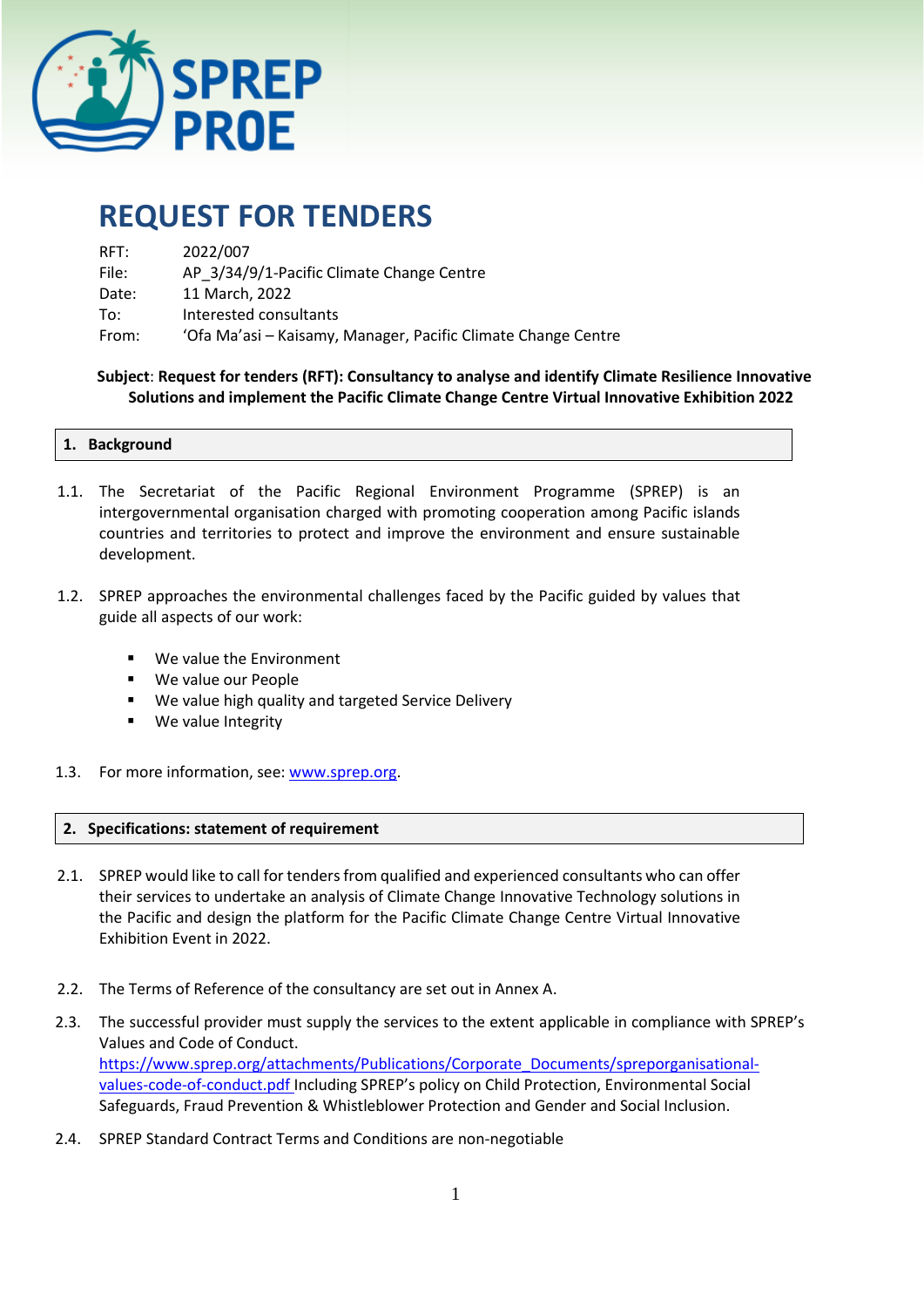

# **3. Conditions: information for applicants**

- 3.1. To be considered for this tender, interested consultants must meet the following conditions:
	- i. Submit a full technical and financial proposal detailing relevant experience, qualifications and cost.
	- ii. Provide examples of past related work outputs.
	- *iii.* Complete the tender application form– (*Please note you are required to complete all areas in full as requested, particularly the statements to demonstrate you meet the selection criteria. DO NOT refer us to your CV. Failure to do this will mean your application will not be considered). For the Technical and Financial proposals you may attach these separately.*
- 3.2. Tenderers must declare any areas that may constitute conflict of interest related to this tender and sign the **conflict of interest form** provided.
- 3.3 **Tenderer is deemed ineligible due to association with exclusion criteria, including**  bankruptcy, insolvency or winding up procedures, breach of obligations relating to the payment of taxes or social security contributions, fraudulent or negligent practice, violation of intellectual property rights, under a judgment by the court, grave professional misconduct including misrepresentation, corruption, participation in a criminal organisation, money laundering or terrorist financing, child labour and other trafficking in human beings, deficiency in capability in complying main obligations, creating a shell company, and being a shell company.
- 3.4 Tenderer must sign a declaration of **honour form** together with their application, certifying that they do not fall into any of the exclusion situations cited in 3.3 above and where applicable, that they have taken adequate measures to remedy the situation.

## **4. Submission guidelines**

- 4.1. Tender documentation should demonstrate that the interested consultant satisfies the conditions stated above and is capable of meeting the specifications and timeframes. Documentation must also include supporting examples to address the evaluation criteria.
- 4.2. Tender documentation should be submitted in English and outline the interested consultant's complete proposal: methods, personnel (and their skill sets/curricula vitae), timeframes and costs (in USD).

a) **SPREP Tender Application form and conflict of interest form.** *(Please note you are required to complete in full all areas requested in the Form, particularly the Statements to demonstrate you meet the selection criteria – DO NOT refer us to your CV. Failure to do this will mean your application will not be considered).*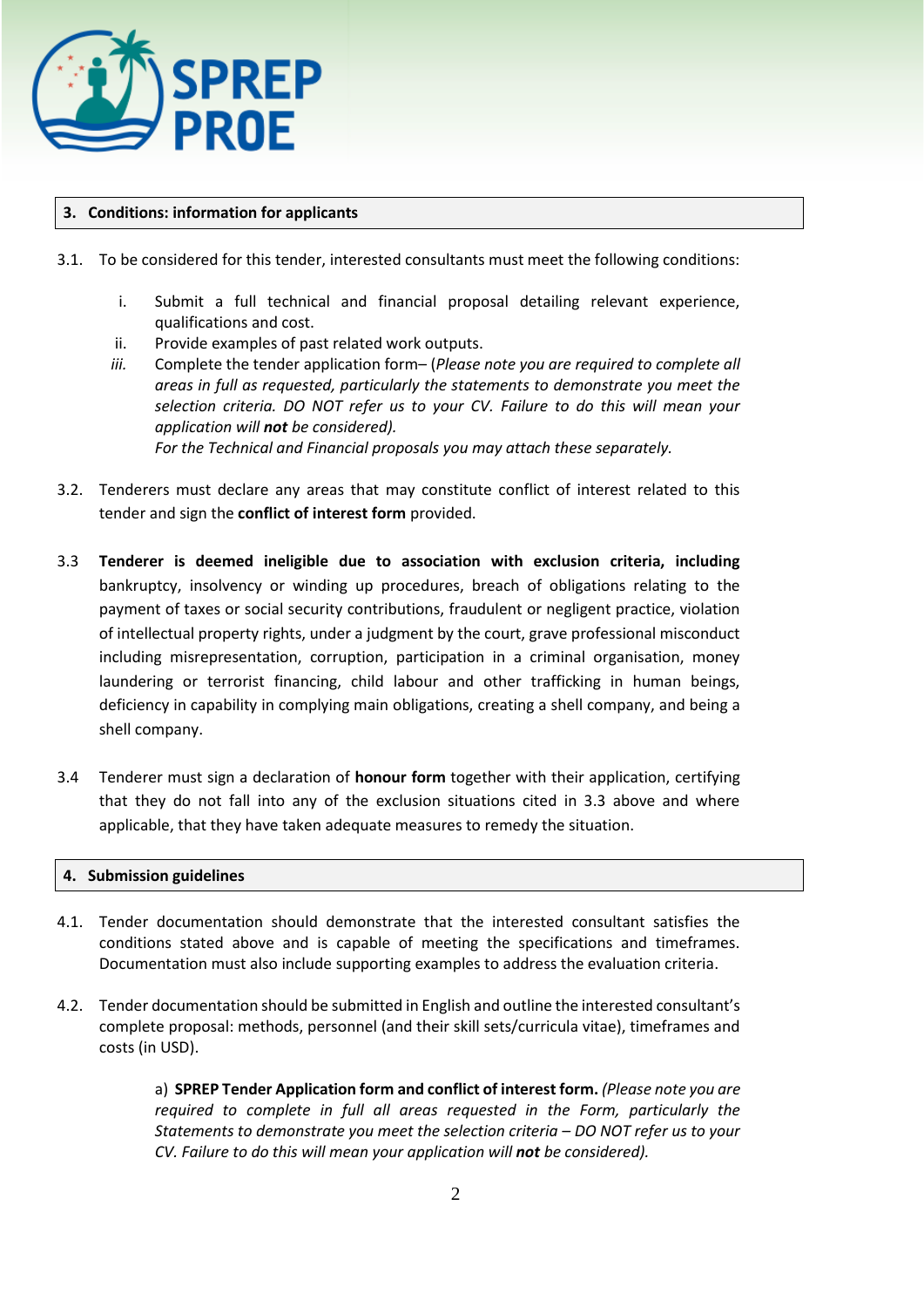

*For the Technical and Financial proposals you may attach these separately.* 

b) **Declaration of Honour form**

c) **Curriculum Vitae** of the proposed personnel to demonstrate that they have the requisite skills and experience to carry out this contract successfully.

d) **Technical Proposal** which contains the details to achieve the tasks outlined in the Terms of Reference.

e) **Financial Proposal** – detailed outline of the costs involved in successfully delivering this project submitted in United States Dollars (USD) and inclusive of all associated taxes. The Financial Proposal shall not exceed the total cost of US\$ 50,000.

- 4.3 Provide three referees relevant to this tender submission, including the most recent work completed.
- 4.4 Tenderers/bidders shall bear all costs associated with preparing and submitting a proposal, including cost relating to contract award; SPREP will, in no case, be responsible or liable for those costs, regardless of the conduct or outcome of the bidding process.
- 4.5 The tenderer/bidder might be requested to provide additional information relating to their submitted proposal, if the Tender Evaluation Committee requests further information for the purposes of tender evaluation. SPREP may shortlist one or more Tenderers and seek further information from them.
- 4.6 The submitted tender proposal must be for the entirety of the Terms of Reference and not divided into portions which a potential tenderer/bidder can provide services for.
- 4.7 The Proposal must remain valid for 90 days from date of submission.
- 4.8 Tenderers must insist on an acknowledgement of receipt of tender.

# **5. Tender Clarification**

- 5.1. a. Any clarification questions from applicants must be submitted by email to [procurement@sprep.org](mailto:procurement@sprep.org) before **28 March 2022**. A summary of all questions received with an associated response will be posted on the SPREP websit[e www.sprep.org/tender](http://www.sprep.org/tender) by **30 March 2022.**
	- b. The only point of contact for all matters relating to the RFT and the RFT process is the SPREP Procurement Officer.
	- c. SPREP will determine what, if any, response should be given to a Tenderer question. SPREP will circulate Tenderer questions and SPREP's response to those questions to all other Tenderers using the SPREP Tenders page [\(https://www.sprep.org/tenders\)](https://www.sprep.org/tenders) without disclosing the source of the questions or revealing any confidential information of a Tenderer.
	- d. Tenderers should identify in their question what, if any, information in the question the Tenderer considers is confidential.
	- e. If a Tenderer believes they have found a discrepancy, error, ambiguity, inconsistency or omission in this RFT or any other information given or made available by SPREP, the Tenderer should promptly notify the Procurement Officer setting out the error in sufficient detail so that SPREP may take the corrective action, if any, it considers appropriate.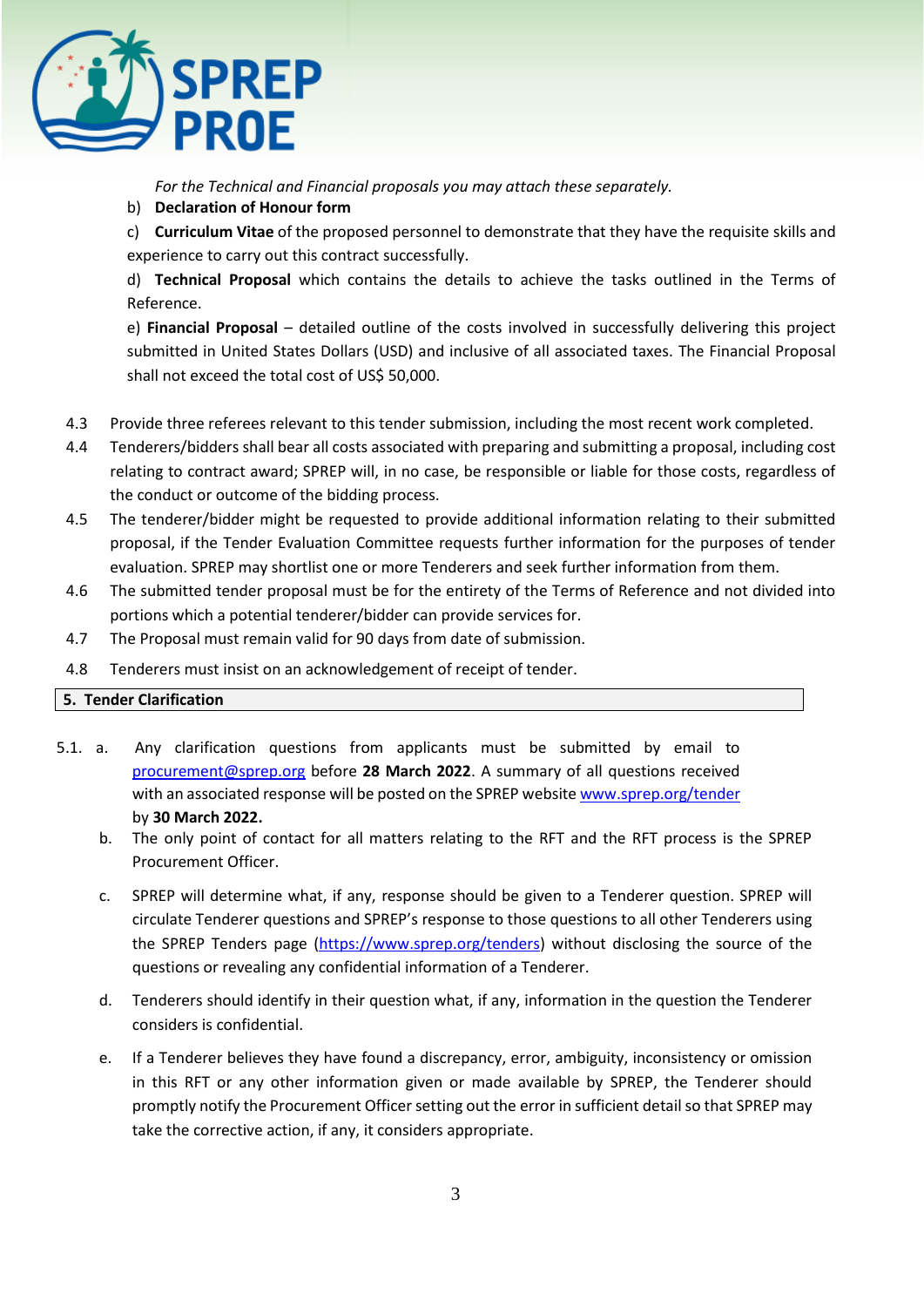

## **6. Evaluation criteria**

6.1. SPREP will select a preferred consultant based on SPREP's evaluation to the extent that the documentation demonstrates that the tenderer offers the best value for money, and that the tenderer satisfies the following criteria.

# **Evaluation**

SPREP will select a preferred consultant based on SPREP's evaluation to the extent that the documentation demonstrates that the tenderer offers the best value for money, and that the tenderer satisfies the following criteria.

- (i) At least ten (10) years demonstrated experience and understanding of the Pacific context including regional, environmental and developmental issues. Demonstrated knowledge and understanding of the work of SPREP and its mandates, and the Council of Regional Organisations of the Pacific (CROP) architecture, interactions, mandates, policy and planning instruments. (25%)
- (ii) Demonstrated expertise and experience in organisational and thematic strategic planning, change management, education, gender and social inclusion, monitoring and evaluation and undertaking reviews of this nature. (20%)
- (iii) Excellent communications skills with high command of spoken and written English and including demonstrated experience engaging with national government agencies, using participatory and consultative approaches relevant to the Pacific. (15%)
- (iv) Technical Proposal/Methodology of how the reviews will be conducted and implemented. (20%)
- (v) Detailed Financial Proposal in US dollars. Clearly identify amounts for: person day rates and virtual or in-person workshops and consultations, communications, and incidentals. (20%)

The following formula shall be used to calculate the financial score for ONLY the proposals which score 70% or more in the technical criteria:

Financial Score = a X 
$$
\frac{b}{c}
$$

Where:

a = maximum number of points allocated for the Financial Score

b = Lowest bid amount

c = Total bidding amount of the proposal

## **7. Variation or Termination of the Request for Tender**

- 7.1 a. SPREP may amend, suspend or terminate the RFT process at any time.
	- b. In the event that SPREP amends the RFT or the conditions of tender, it will inform potential Tenderers using the SPREP Tenders page (**<https://www.sprep.org/tenders>**).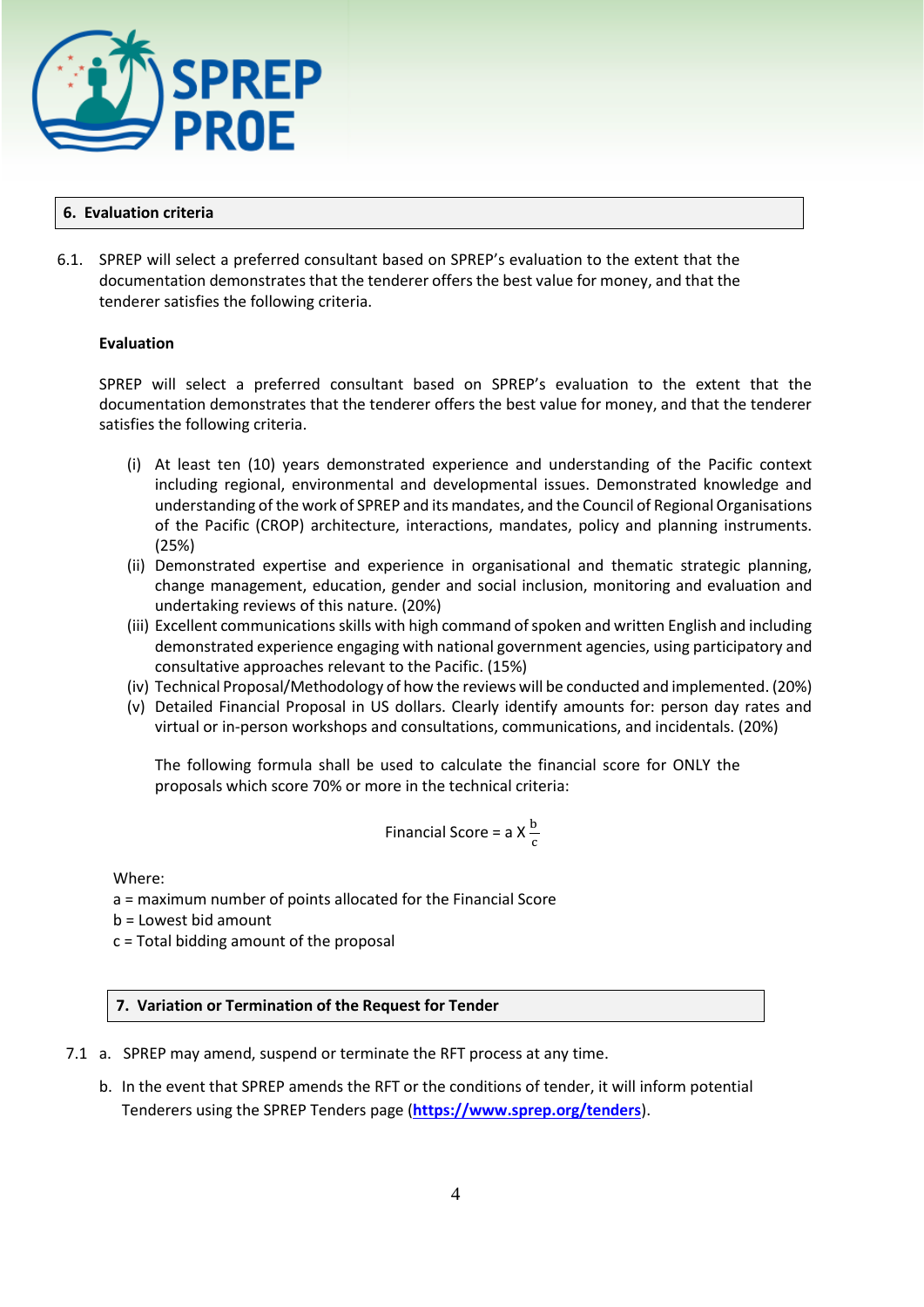

- c. Tenderers are responsible to regularly check the SPREP website Tenders page for any updates and downloading the relevant RFT documentation and addendum for the RFT if it is interested in providing a Tender Response.
- d. If SPREP determines that none of the Tenders submitted represents value for money, that it is otherwise in the public interest or SPREP's interest to do so, SPREP may terminate this RFT process at any time. In such cases SPREP will cancel the tender, issue a cancellation notice and inform unsuccessful bidders accordingly.

## **8. Deadline**

- 8.1. The due date for submission of the tender is **08 April 2022, midnight (Apia, Samoa local time).**
- 8.2. Late submissions will be returned unopened to the sender.
- 8.3 Please send all tenders clearly marked RFT 2022/007: **Consultancy to analyse and identify Climate Resilience Innovative Solutions and implement the Pacific Climate Change Centre Virtual Innovative Exhibition 2022**
	- Mail: SPREP Attention: Procurement Officer PO Box 240 Apia, SAMOA Email: [tenders@sprep.org](mailto:tenders@sprep.org) (MOST PREFERRED OPTION) Fax: 685 20231
	- Person: Submit by hand in the tender's box at SPREP reception, Vailima, Samoa.
	- Note: Submissions made to the incorrect portal will not be considered by SPREP. If SPREP is made aware of the error in submission prior to the deadline, the applicant will be advised to resubmit their application to the correct portal. However, if SPREP is not made aware of the error in submission until after the deadline, then the application is considered late and will be returned unopened to the sender.

SPREP reserves the right to reject any or all tenders and the lowest or any tender will not necessarily be accepted.

SPREP reserves the right to enter into negotiation with respect to one or more proposals prior to the award of a contract, split an award/awards and to consider localised award/awards between any proposers in any combination, as it may deem appropriate without prior written acceptance of the proposers.

**A binding contract is in effect, once signed by both SPREP and the successful tenderer. Any contractual discussion/work carried out/goods supplied prior to a contract being signed does not constitute a binding contract.**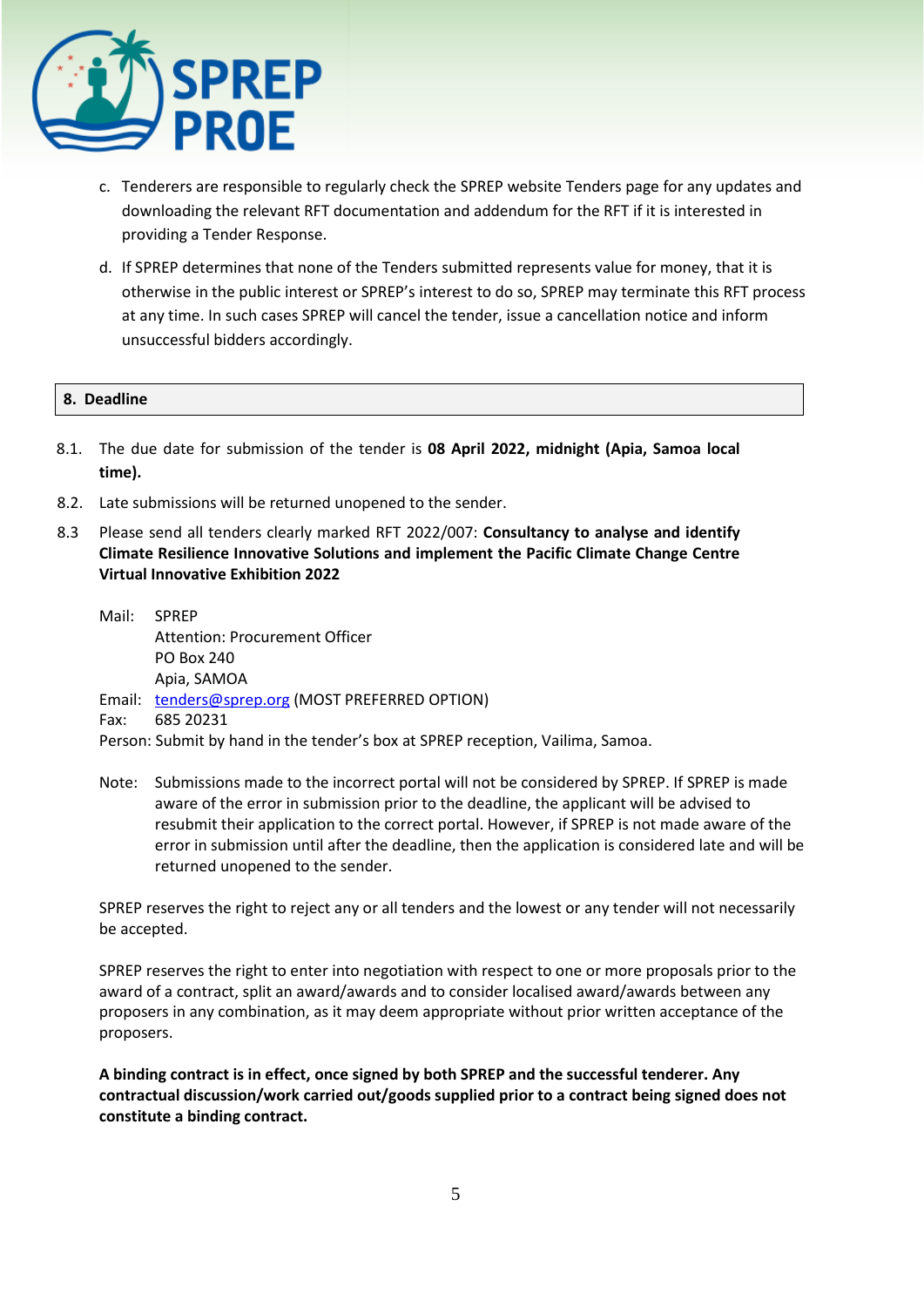

**For any complaints regarding the Secretariat's tenders please refer to the Complaints section on the SPREP website** <http://www.sprep.org/accountability/complaints>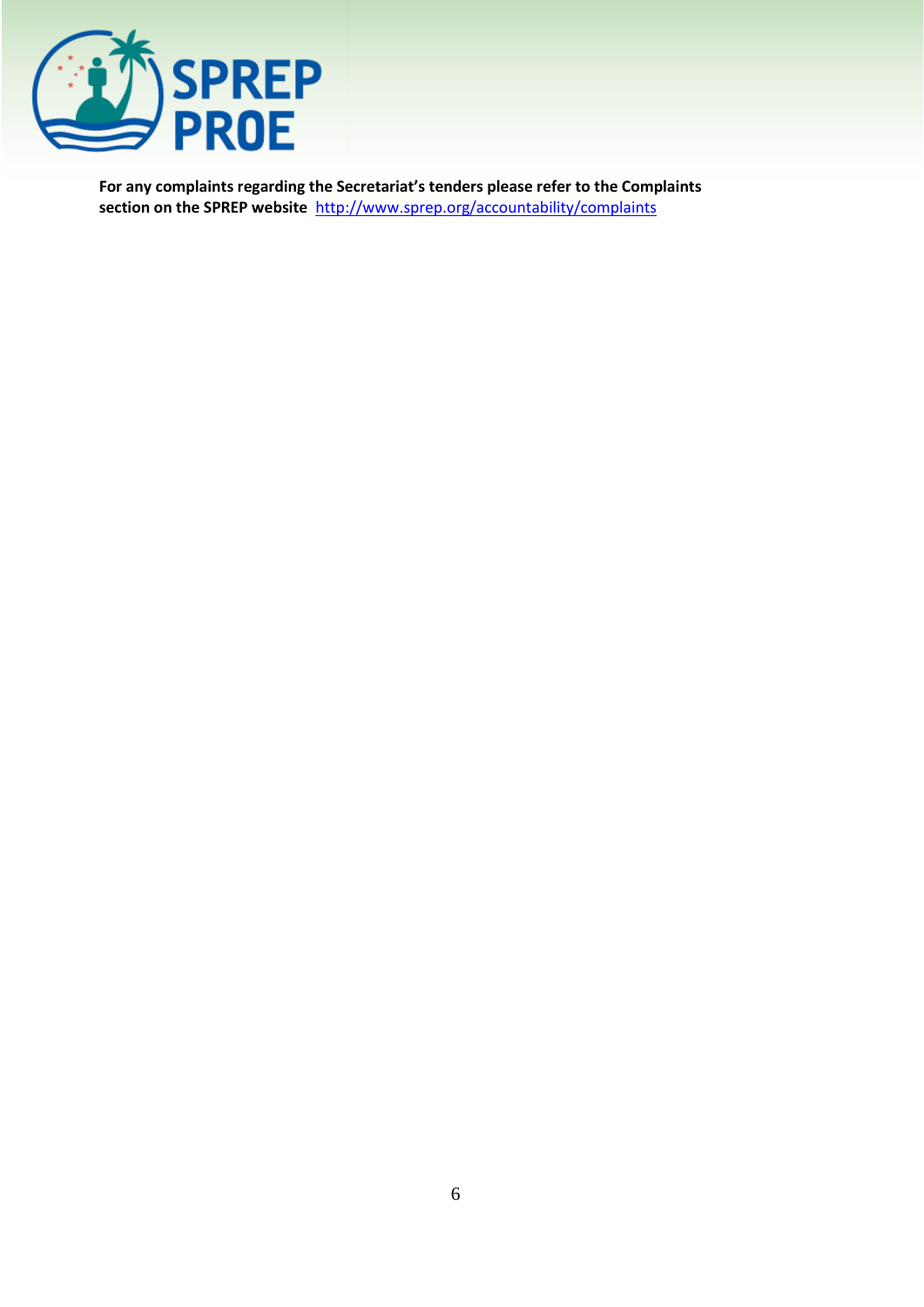

## **Annex A: Terms of Reference Consultancy to analyse and identify Climate Resilience Innovative Solutions and implement the Pacific Climate Change Centre Virtual Innovative Exhibition 2022**

#### **Scope of Reviews**

The Consultant will be responsible for delivering short-term support to the Pacific Climate Change Centre (PCCC), hosted at SPREP. The PCCC will also provide technical assistance which will interact with this short-term consultancy.

# **Outputs**

- 1. Analysis and identification of innovative solutions including research, programs, services, and products (technologies) on climate change within and outside the Pacific Region.
- 2. Establishment and implementation of the Pacific Climate Change Centre Virtual Exhibition event 2022
- 3. Sourcing of products with potential to address local needs and priorities and enhance partnerships among stakeholders and awareness of climate innovation in PICs.
- 4. Development of a pilot framework for sustainable partnerships in the execution of the innovative function of the PCCC.
- 5. Full evaluation report on the Exhibition event

## **Background**

The Pacific Climate Change Centre (PCCC) is a globally respected Centre of Excellence providing practical information, support and training to address the adaptation and mitigation priorities of Pacific communities. It is underpinned by strong partnerships with Pacific Governments, applied research institutions, donors, civil society and the private sector. The PCCC is delivering four mutually reinforcing functions:

- *Knowledge brokerage:* Building relationships between the producers and users of climate change knowledge so that Pacific Governments and other decision-makers receive timely, robust information in user-friendly formats.
- *Applied research:* The PCCC will host research projects that are designed to address specific research objectives and priorities identified in the region and which lead to practical outcomes for the Pacific.
- *Capacity building through training and learning:* The PCCC will be a one-stop-shop for the improved coordination of climate change training and will help the region to more effectively learn from climate change adaptation and mitigation efforts to date.
- *Innovation:* The PCCC will support the development of innovative products and services which can increase resilience in the Pacific.

PCCC activities will span four main themes: **Climate change science and services; climate change adaptation; mitigation and low carbon futures**; and **climate finance**. The PCCC is a shared regional asset belonging to the people of the Pacific with the support of development partners committed to the resilient development of Pacific Island countries and territories. It is hosted and supported by SPREP at its campus in Samoa.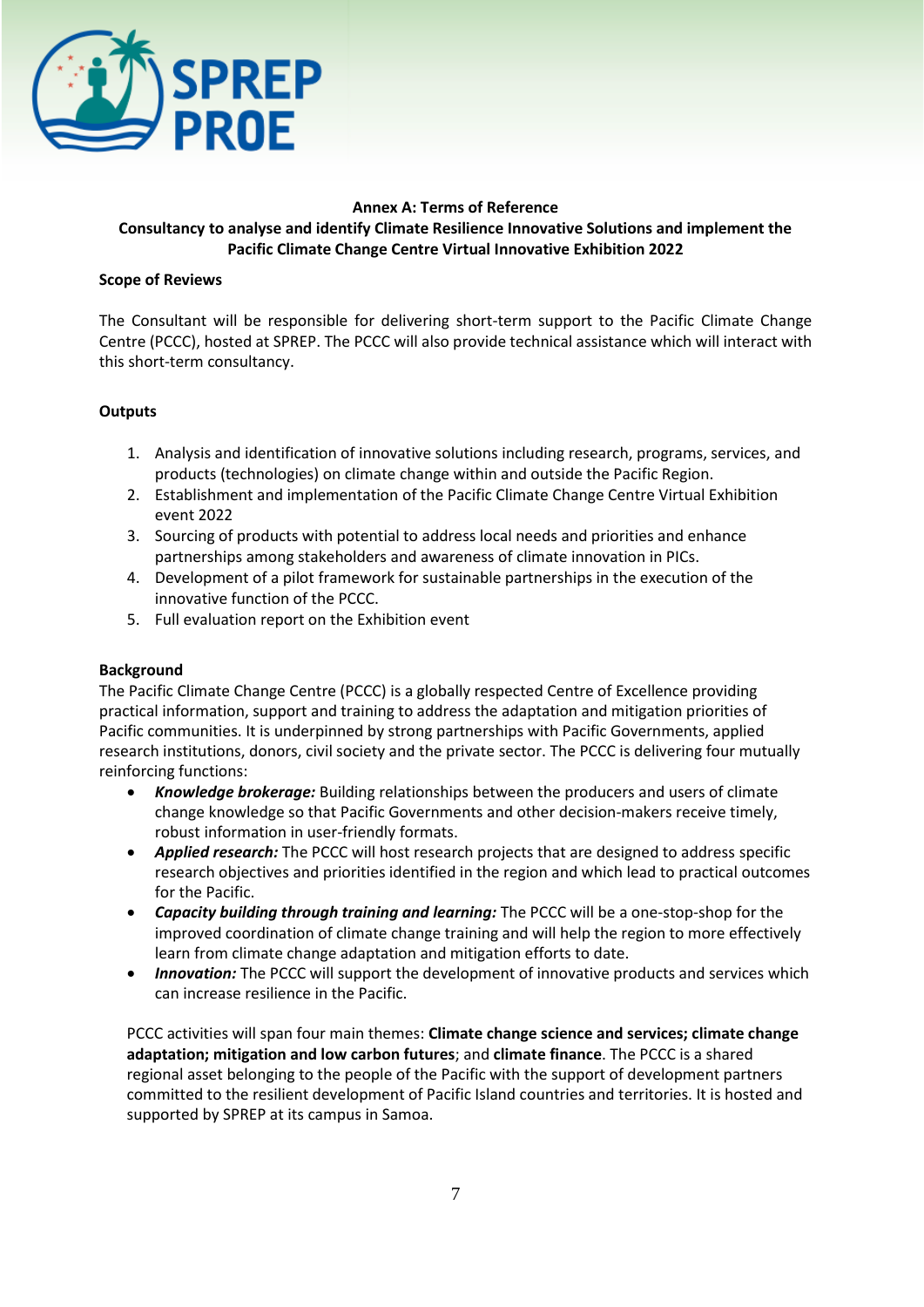

To clarify the meaning of innovation, a useful way of thinking of innovation is that creativity is thinking of something new, innovation is making it happen. In the context of the PCCC innovation means a few different things: turning ideas into solutions; the application of ideas that are novel and useful for our region; and being relevant to the needs of our people. The Pacific virtual exhibition will showcase the innovation solutions which present these features and functionalities.

## **Key responsibilities**

- 1) Collect and analyse information on innovative solutions status and trends, policies and strategies, challenges of innovation and other information in support of building climate change resilience as well as add value to the implementation of the PCCC four mutually reinforced functions.
- 2) Carry out a desk review of needs and seeds of the Pacific Island countries, interview and consultations with governments, NGOs, and the private sector.
- 3) Identify those with the challenges and those with the solutions and develop a draft framework for partnership
- 4) Produce the evaluation report post virtual exhibition
- 5) Support the design, set-up, operation and implementation of the Pacific virtual exhibition event. This event should aim:
	- to showcase successful innovations solutions and programs in climate change that address local needs and priorities.
	- to pilot a framework for partnership between those with the solutions and those with the challenges with academia, civil society, and the private sector to support joint initiatives related to climate change resilience and innovation; and
	- to support the enhancement of innovation awareness among PICs in formulating initiatives, programmes and activities in climate change resilience in alignment with and support of the PCCC key functions and PCCC response to COVID-19 crisis.
- 6) Provide support to the Manager PCCC where necessary.

## **Implementation Arrangements**

The expert will be expected to work remotely with the Pacific Climate Change Centre, with Pacific Governments and other stakeholders as appropriate. The short-term expert will also be expected to coordinate with the wider programme of support under this consultancy work. The expert will report to the Manager of the Pacific Climate Change Centre. The expert will be expected to provide Inception Reports and Monthly Progress Reports supported by supplementary information and reporting, as required.

All reports will be submitted to the Manager, Pacific Climate Change Centre. A final Completion Report which combines evidence from all mechanisms will be completed at the end of the Exhibition Event.

## **Experience and Competencies**

The successful candidate should possess the following experience and qualifications to be considered for this consultancy:

## **Competencies**